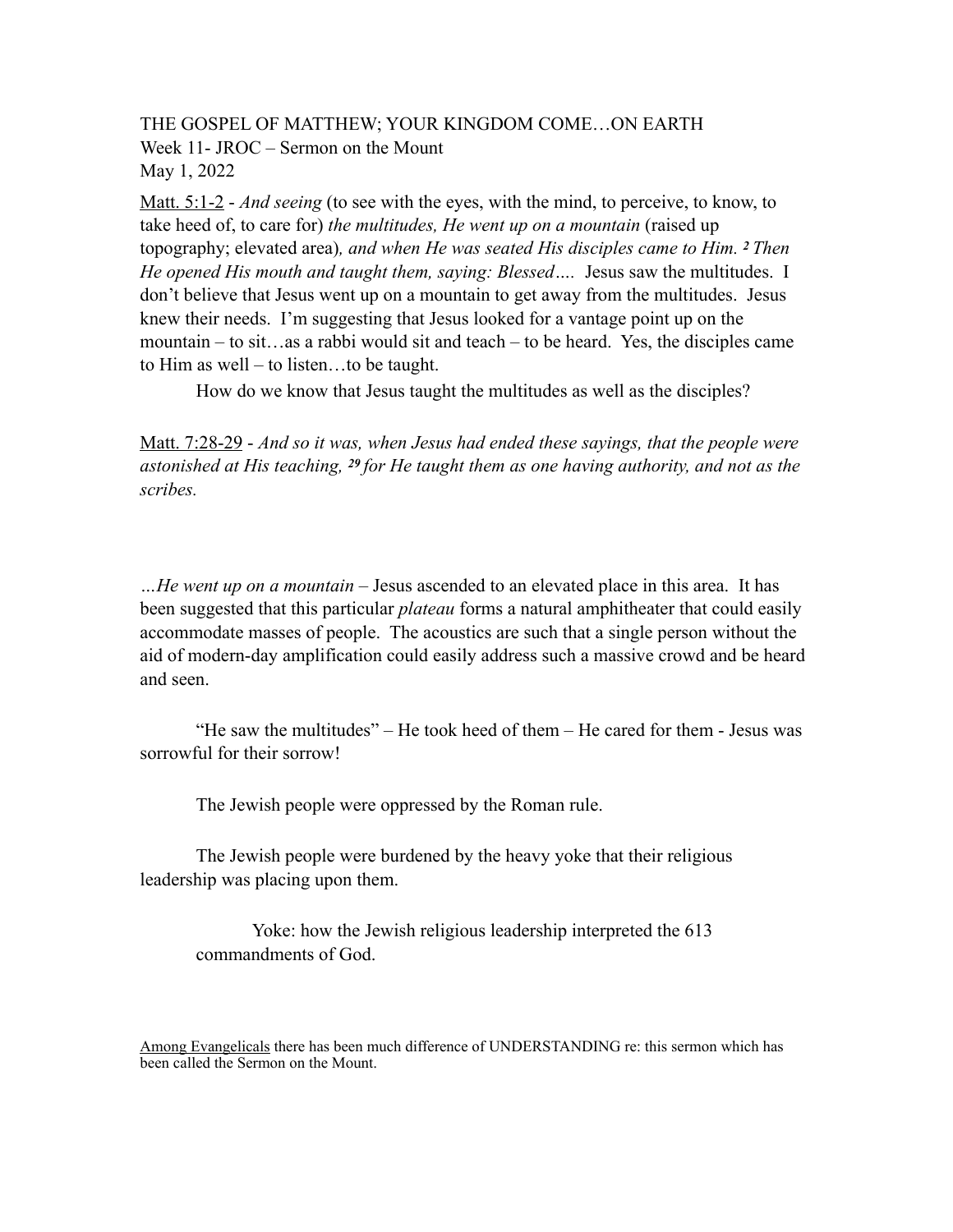Scripture does NOT label this sermon as "the Sermon on the Mount." It's a manmade label. BUT Jesus indeed taught the people and we need to understand the CONTEXT of Jesus' words!

## WHAT LED UP TO THIS MESSAGE FROM JESUS?

Matt. 4:23 …*Jesus went about all Galilee* (Jews and Gentiles lived in the Galilee of the Gentiles), teaching in their synagogues, preaching the gospel of the kingdom (the good news of the kingdom of God that God had promised to the Jewish people.

Gen. 49:10 - Judah would be the kingly tribe.

Ex. 19:6 - You shall be to Me a kingdom of priests and a holy nation.

Num. 24:17 - Balaam prophesied that the glory of God  $\{a \text{ Star} - a \text{ blazing}\}\$  would come out of Jacob/Israel and He would be King {Balaam speaks of His scepter – an ornamented staff that symbolizes SOVEREIGHNTY – a King has a scepter; Balaam speaks of this occurring in the future.

2

Deut.  $17:14-15$  – when you come into the land I've promised you, you shall surely set a king over you whom the LORD your God chooses; *one* from among your brethren you shall set as king over you; you may not set a foreigner over you, who *is* not your brother; II Sam. 7:16 - And your house and your kingdom shall be established forever before you. Your throne shall be established forever.

Luke 1:31-33 - behold, you will conceive in your womb and bring forth a Son, and shall call His name JESUS. **32** He will be great, and will be called the Son of the Highest; and the Lord God will give Him the throne of His father David. **33** And He will reign over the house of Jacob forever, and of His kingdom there will be no end."') *and healing all kinds of sickness and all kinds of disease among the people.* (Isa. 35:5-6 speaks of when the MESSIAH is on earth He will heal - …the eyes of the blind shall be opened, and the ears of the deaf shall be unstopped. **6** Then the lame shall leap like a deer, and the tongue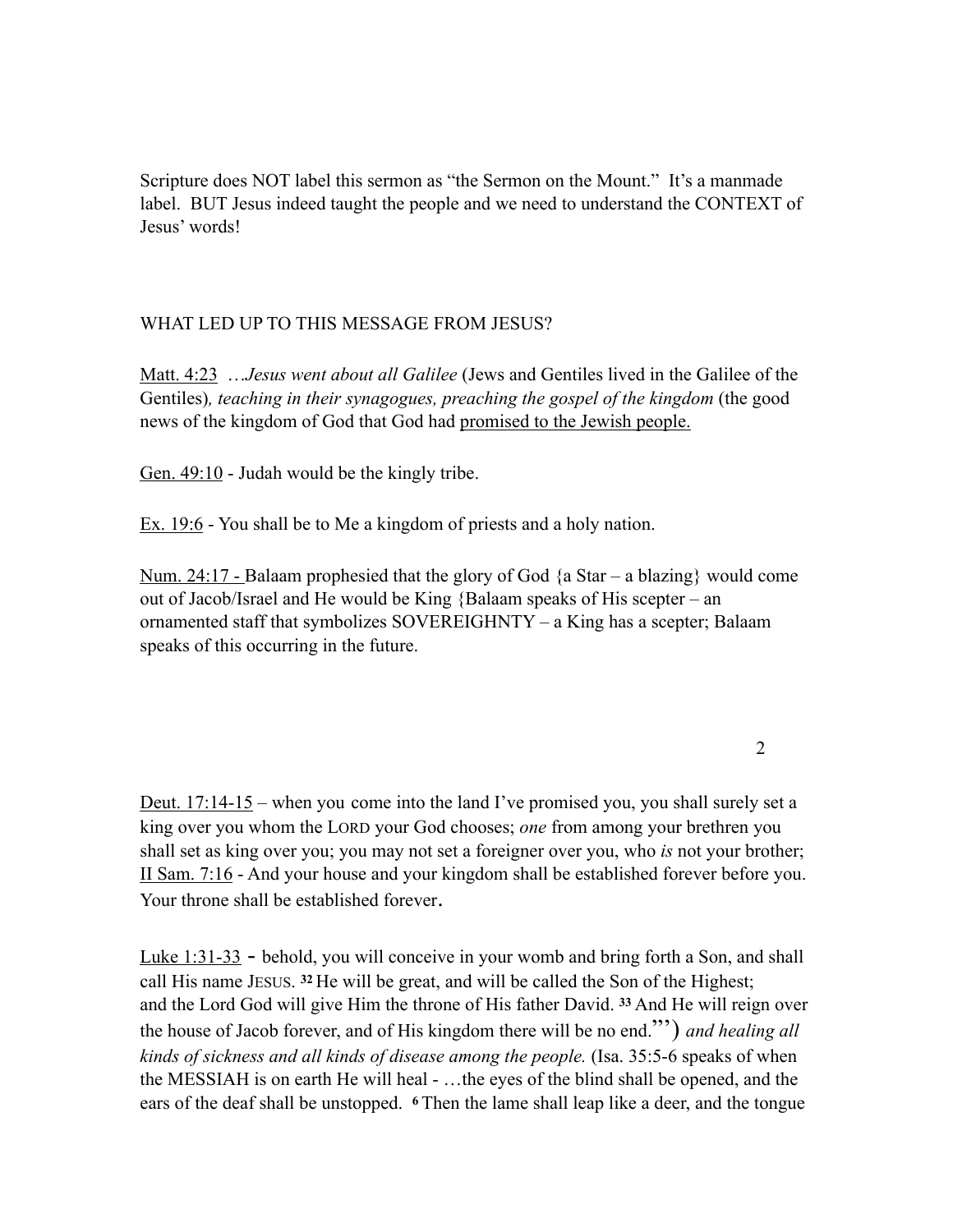of the dumb sing. JESUS HEALING THE MULTITUDES AUTHENTICATED WHO HE IS – THE MESSIAH!!

*<sup>24</sup>Then His fame went throughout all Syria; and they brought to Him all sick people who were afflicted with various diseases and torments, and those who were demon-possessed*  (there will be no unclean spirits in the Messianic Kingdom – Zech. 13:2)*, epileptics, and paralytics; and He healed them. 25 Great multitudes followed Him—from Galilee, and from Decapolis, Jerusalem, Judea, and beyond the Jordan*.

Jesus had been PROCLAIMING to the multitudes WHO HE IS – the MESSIAH – the KING!

Psa. 2 – The Messiah is the God the Son…He is GOD – Who WILL sit on His throne in Jerusalem – in the future. *Why do the nations rage*…*and the rulers take counsel together,*

*Against the LORD and against His Anointed, …6 "Yet I have set My King on My holy hill of Zion." 7 "I will declare the decree:*

*The LORD has said to Me* (the Messiah)*,*

*'You are My Son,…*v. 12 - *Kiss the Son* (honor the Son, bow before the Son)*, lest He be*  angry, and you <u>perish</u> in the way, when His wrath is kindled but a little (John 5:22 – the Father has committed judgment to the Son of God). *Blessed are all those who put their trust in Him.* 

The backdrop – the Kingdom of God in the OT!!!!!

We need to keep in mind that this sermon/this message came BEFORE the birth of the Church!

Matthew's theme is to present Jesus as the King of the Kingdom of heaven…Jesus offers Himself as the King of the Kingdom that God had promised the Jewish people since Genesis…

…And, Jesus is continuing to offer the Kingdom of God to the people through this sermon.